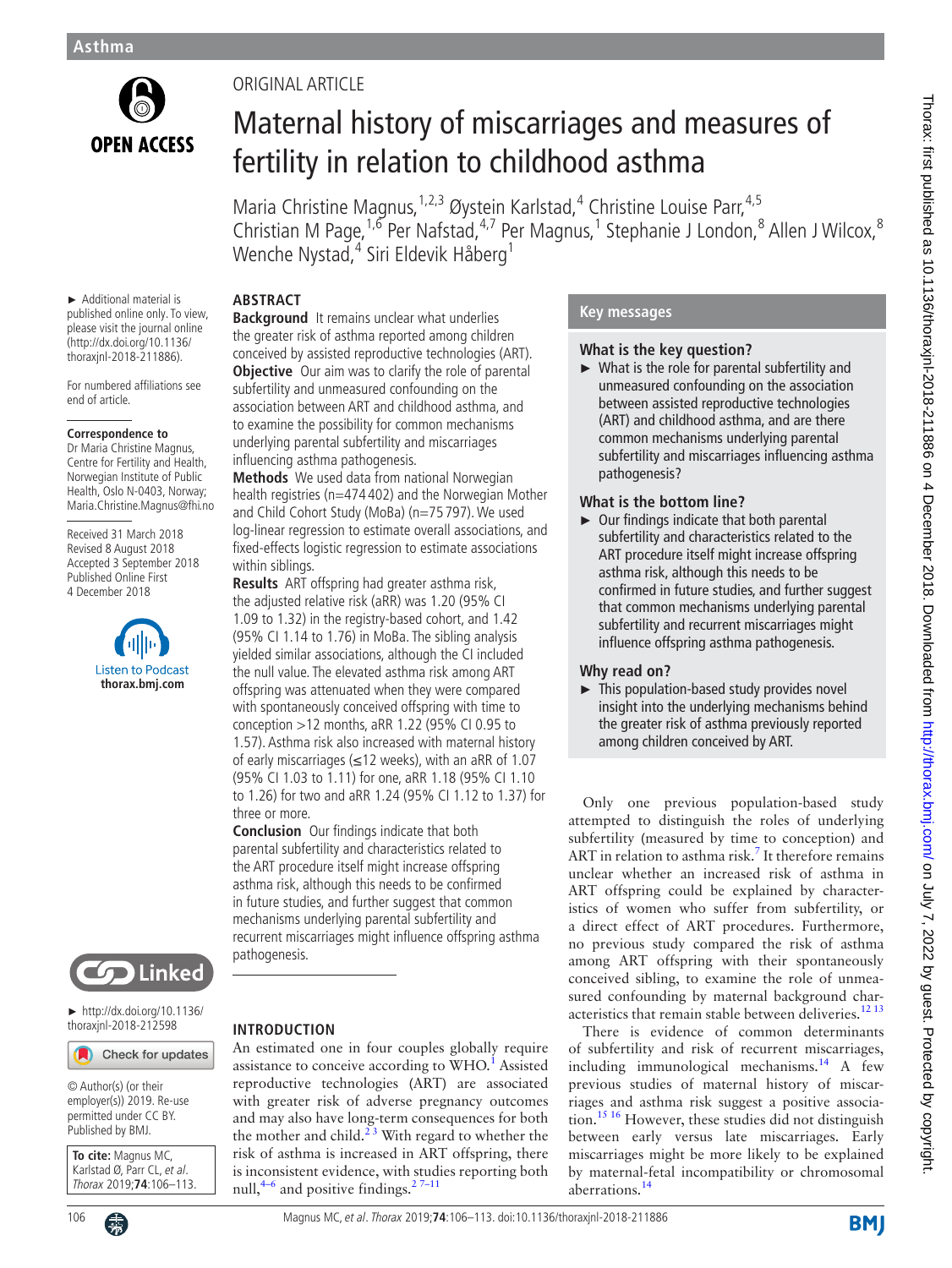

**Figure 1** Illustration of sample selection. MoBa, Norwegian Mother and Child Cohort Study.

Our aim was to clarify the role of parental subfertility and unmeasured confounding on the association between ART and childhood asthma, and to examine the possibility for common mechanisms underlying parental subfertility and miscarriages influencing asthma pathogenesis.

### **Materials and methods**

### **Norwegian National Registry Cohort**

We linked information from the Medical Birth Registry of Norway (MBRN),<sup>17</sup> and the Norwegian Prescription Database (NorPD), for all children born in Norway between January 1998 and March 2009. We included children who had reached 8 years by the time of the registry linkage in April 2017. We excluded children who died or emigrated before age 8, those with missing maternal identification number, children from multiple births, children with a birth weight <500 g, children with a gestational age <22 weeks and children with missing exposure information, leaving a total of 474402 children in the analysis ([figure](#page-1-0) 1A).

### **The Norwegian Mother and Child Cohort Study**

The Norwegian Mother and Child Cohort Study (MoBa) recruited pregnant women across Norway between 1999 and 2008 at the time of the invitation to the routine ultrasound screening, at approximately gestational week  $18.^{18}$  19 Of the eligible women, 41% participated, and all participants gave a written informed consent. The cohort includes >95000 women and 114500 offspring. Notably, all children in MoBa were also included in the registry analysis. We used data available in November 2015 (V.9 of the quality assured data files). Information obtained

<span id="page-1-0"></span>through questionnaires in MoBa was linked to the MBRN and NorPD. A total of 75797 singletons in MoBa had reached 8 years by the time of data linkage in July 2015, had information from questionnaires administered at 18 gestational weeks and were included in the current study ([figure](#page-1-0) 1B).

### **Assisted reproductive technologies and measures of parental subfertility**

The MBRN provided information on whether the offspring was conceived by ART or not (yes vs no). For the register-based cohort, we also examined different subgroups of ART, including in vitro fertilisation (IVF), intracytoplasmic sperm injection (ICSI) and 'other/unknown' methods. In MoBa, additional self-reported measures of parental subfertility included previous treatment for unwanted childlessness (yes vs no) and time to conception ( $<6$  months, 6–12 months and  $>12$  months).

### **Maternal history of miscarriages**

The MBRN included self-reported information on the number of previous miscarriages (0, 1, 2 and 3 or more) the first 12 gestational weeks (early), and the number of miscarriages between 12 and 23 gestational weeks (late). In MoBa, the number of previous miscarriages was self-reported through a questionnaire. The mother reported whether each previous pregnancy had resulted in a live birth, induced abortion or fetal death and the gestational week a fetal death had occurred. A fetal death that occurred during the first 22 gestational weeks was defined as a miscarriage (0, 1, 2 and 3 or more).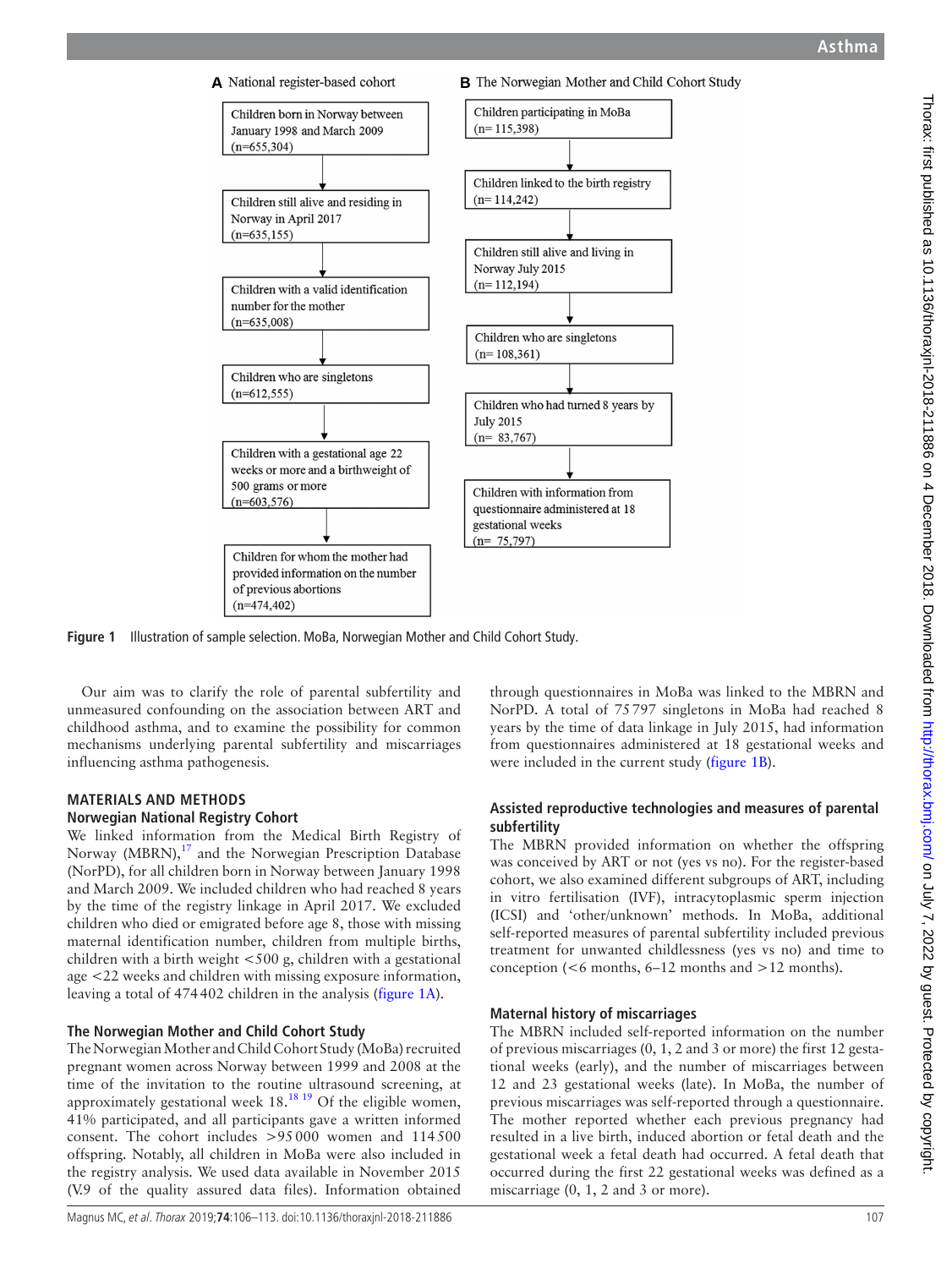<span id="page-2-0"></span>

| Table 1<br>Distribution of background characteristics                        |                                             |                            |  |  |  |
|------------------------------------------------------------------------------|---------------------------------------------|----------------------------|--|--|--|
| <b>Background characteristics</b>                                            | <b>Registry cohort</b><br>n=474402<br>N (%) | MoBa<br>$n=75797$<br>N (%) |  |  |  |
| Maternal age at delivery, years                                              |                                             |                            |  |  |  |
| $<$ 25                                                                       | 79 803 (16.8)                               | 8791 (11.6)                |  |  |  |
| $25 - 29$                                                                    | 155 866 (32.9)                              | 25367 (33.5)               |  |  |  |
| $30 - 34$                                                                    | 159001 (33.5)                               | 29024 (38.3)               |  |  |  |
| 35 and older                                                                 | 79 732 (16.8)                               | 12615 (16.6)               |  |  |  |
| Maternal parity                                                              |                                             |                            |  |  |  |
| $\mathbf{0}$                                                                 | 193 503 (40.8)                              | 33059 (43.6)               |  |  |  |
| 1                                                                            | 170737 (36.0)                               | 27 291 (36.0)              |  |  |  |
| $\overline{2}$                                                               | 78 163 (16.5)                               | 12 009 (15.8)              |  |  |  |
| $3+$                                                                         | 31 999 (6.8)                                | 3438 (4.5)                 |  |  |  |
| Maternal education                                                           |                                             |                            |  |  |  |
| Less than high school                                                        | NA.                                         | 6698 (8.8)                 |  |  |  |
| High school                                                                  | <b>NA</b>                                   | 23 485 (31.0)              |  |  |  |
| Up to 4 years of college                                                     | NА                                          | 30223 (39.9)               |  |  |  |
| >4 years of college                                                          | <b>NA</b>                                   | 15018 (19.8)               |  |  |  |
| Missing                                                                      | NA.                                         | 373 (0.5)                  |  |  |  |
| Maternal prepregnancy body mass index                                        |                                             |                            |  |  |  |
| < 18.5                                                                       | NА                                          | 2313 (3.1)                 |  |  |  |
| $18.5 - 24.9$                                                                | <b>NA</b>                                   | 47768 (63.0)               |  |  |  |
| $25 - 29.9$                                                                  | NА                                          | 16391 (21.6)               |  |  |  |
| 30 or higher                                                                 | <b>NA</b>                                   | 7122 (9.5)                 |  |  |  |
| Missing                                                                      | NА                                          | 2203 (2.9)                 |  |  |  |
| Maternal folic acid supplement intake                                        |                                             |                            |  |  |  |
| No                                                                           | 271 981 (57.3)                              | 16020 (21.1)               |  |  |  |
| Started before pregnancy                                                     | 76333 (16.1)                                | 30 835 (40.7)              |  |  |  |
| Started during pregnancy                                                     | 124732 (26.3)                               | 28942 (38.2)               |  |  |  |
| Missing                                                                      | 1356 (0.3)                                  | 0(0)                       |  |  |  |
| Maternal smoking during pregnancy                                            |                                             |                            |  |  |  |
| No                                                                           | 317226 (66.9)                               | 56 564 (74.6)              |  |  |  |
| Only at the beginning of<br>pregnancy (register)/quit by<br>18 weeks (MoBa)  | 27 929 (5.9)                                | 10811 (14.3)               |  |  |  |
| Still smoking end of pregnancy<br>(register)/smoked after 18 weeks<br>(MoBa) | 48 855 (10.3)                               | 8057 (10.6)                |  |  |  |
| Missing                                                                      | 80392 (17.0)                                | 365 (0.5)                  |  |  |  |
| Maternal current asthma                                                      |                                             |                            |  |  |  |
| No                                                                           | 454114 (95.7)                               | 73 220 (96.6)              |  |  |  |
| Yes                                                                          | 20288 (4.3)                                 | 2577 (3.4)                 |  |  |  |
| Maternal pre-eclampsia                                                       |                                             |                            |  |  |  |
| No                                                                           | 456100 (96.1)                               | 72 914 (96.2)              |  |  |  |
| Yes                                                                          | 18302 (3.9)                                 | 2883 (3.8)                 |  |  |  |
| Child gender                                                                 |                                             |                            |  |  |  |
| Male                                                                         | 243413 (51.3)                               | 38 811 (51.2)              |  |  |  |
| Female                                                                       | 230989 (48.7)                               | 36 986 (48.8)              |  |  |  |
| Child preterm birth (<37 gestational weeks)                                  |                                             |                            |  |  |  |
| No                                                                           | 449218 (94.7)                               | 71 849 (94.8)              |  |  |  |
| Yes                                                                          | 25 184 (5.3)                                | 3646 (4.8)                 |  |  |  |
|                                                                              |                                             | Continued                  |  |  |  |

| <b>Table 1</b> Continued                       |                                    |                   |
|------------------------------------------------|------------------------------------|-------------------|
|                                                | <b>Registry cohort</b><br>n=474402 | MoBa<br>$n=75797$ |
| <b>Background characteristics</b>              | N (%)                              | N(%)              |
| <b>Missing</b>                                 | 0(0)                               | 302(0.4)          |
| Child low birth weight $\left($ <2500 g)       |                                    |                   |
| <b>No</b>                                      | 458 572 (96.7)                     | 73611 (97.1)      |
| Yes                                            | 15 8 30 (3.3)                      | 2146 (2.8)        |
| <b>Missing</b>                                 | 0(0)                               | 40(0.1)           |
| Child delivered by caesarean section           |                                    |                   |
| <b>No</b>                                      | 404 328 (85.2)                     | 65 288 (86.1)     |
| Yes                                            | 70074 (14.8)                       | 10509 (13.9)      |
| MoBa, Norwegian Mother and Child Cohort Study. |                                    |                   |

### **Childhood asthma**

We defined childhood asthma using dispensed asthma medications in the NorPD, which is coded according to the Anatomical Therapeutic Chemical Classification System. Asthma medications included inhaled short-acting and long-acting beta(2)-agonists (R03AC), inhaled corticosteroids (R03BA), fixed-dose combinations of inhaled beta(2)-agonists and corticosteroids (R03AK) and leukotriene antagonists (R03DC). We classified children as having asthma at age 7 if at least one prescription for asthma medications was dispensed in the 12 months before the seventh birthday, in addition to a second dispensed prescription within 12 months after the first. In a secondary analysis in MoBa, we defined asthma at age 7 based on maternal report of doctor-diagnosed asthma, in combination with either symptoms or use of asthma medications in the past 12 months.

# **Covariates**

The MBRN provided information on maternal age at delivery (<25, 26–29, 30–34 and 25 and older), parity (0, 1, 2, 3 or more), pre-eclampsia (yes vs no), in addition to child sex, low birth weight (<2500 g), preterm birth (gestational age <37 completed weeks) and delivery by caesarean section (yes vs no). We used additional information on maternal current asthma (yes vs no), smoking during pregnancy (no, only in the beginning of pregnancy and still smoking at the end of pregnancy) and folate supplement intake (no, started before pregnancy and started during pregnancy) from MBRN for the register-based cohort. For MoBa participants, self-reported information obtained through questionnaires was available for maternal current asthma (yes vs no), smoking (no, quit by 18 gestational weeks and still smoking after 18 gestational weeks), folate intake (no, started before pregnancy and started during pregnancy) and prepregnancy body mass index (<18.5, 18.5–24.9, 25–29.9 and 30 or higher kg/m<sup>2</sup>).

# **Statistical analysis**

First, we examined the associations of ART, whether the parents had previously been treated for unwanted childlessness, and time to conception, in relation to asthma at age 7. Second, we examined the association between maternal history of miscarriages and risk of childhood asthma. We estimated the associations using log-binomial regression, reporting relative risks (RR) and 95% CIs. We accounted for the dependency between siblings by using robust cluster variance estimation. In the register-based analyses, we adjusted for maternal age, parity and maternal current asthma. We explored additional adjustment for maternal smoking among the 83% of children for whom this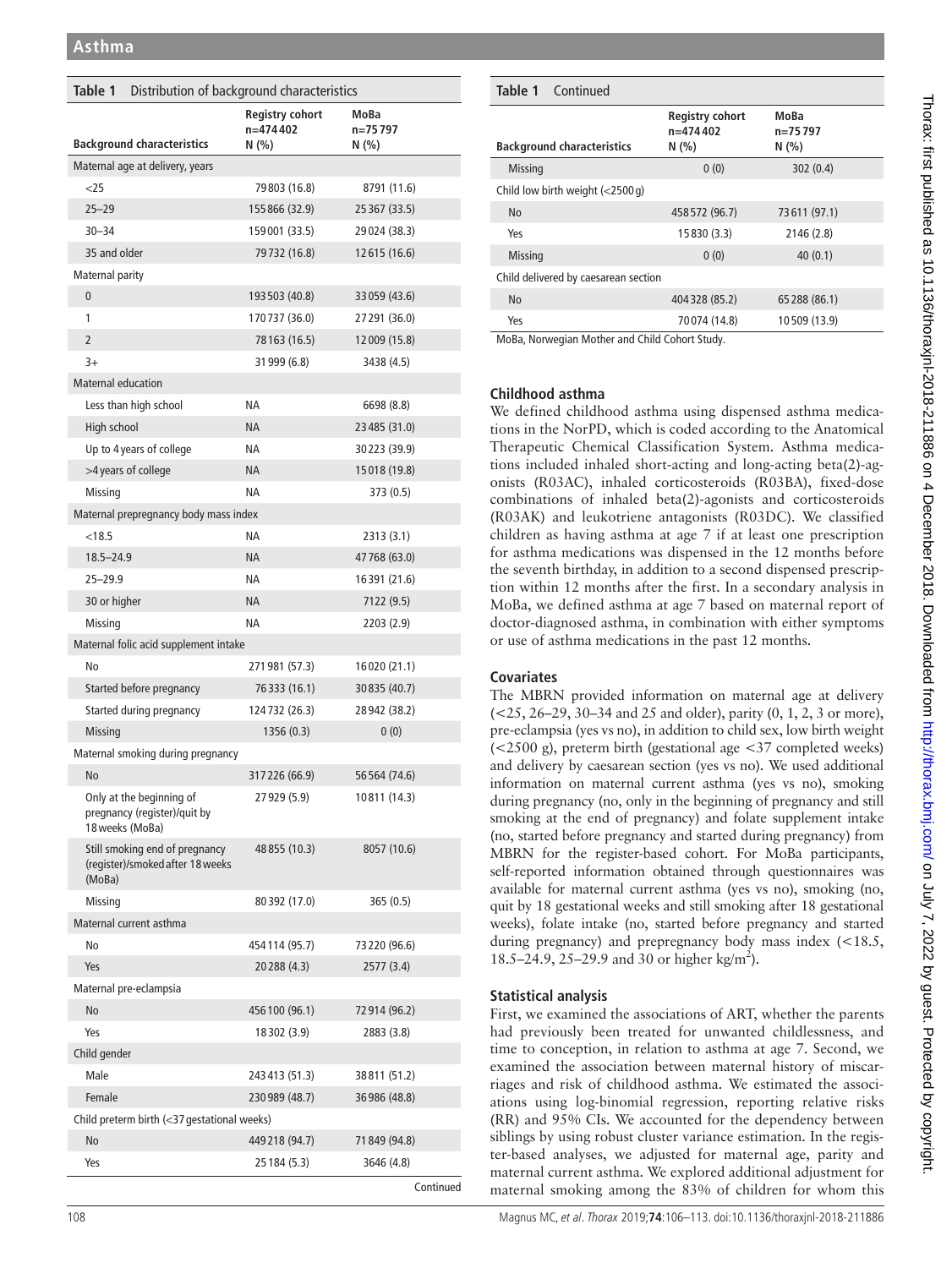<span id="page-3-0"></span>

| Table 2<br>Association between conception by assisted reproductive technologies and childhood asthma at 7 years |                                                    |        |                 |                                  |                                |  |  |
|-----------------------------------------------------------------------------------------------------------------|----------------------------------------------------|--------|-----------------|----------------------------------|--------------------------------|--|--|
| <b>Study population</b>                                                                                         | Conceived by assisted<br>reproductive technologies | N      | N cases $(\% )$ | <b>Unadjusted</b><br>RR (95% CI) | Adjusted*<br>RR (95% CI)       |  |  |
| Register-based cohort                                                                                           | <b>No</b>                                          | 466034 | 19760 (4.2)     |                                  |                                |  |  |
|                                                                                                                 | Yes (total)                                        | 8368   | 429(5.1)        | 1.21 (1.10 to 1.33)              | 1.20 (1.09 to 1.32)            |  |  |
|                                                                                                                 | Yes (IVF)                                          | 7339   | 377(5.1)        | 1.21 (1.10 to 1.34)              | 1.20 (1.08 to 1.33)            |  |  |
|                                                                                                                 | Yes (ICSI)                                         | 483    | 25(5.2)         | 1.22 (0.83 to 1.79)              | 1.21 $(0.83 \text{ to } 1.76)$ |  |  |
|                                                                                                                 | Yes (other/unspecified)                            | 546    | 27(5.0)         | 1.17 (0.81 to 1.69)              | 1.15 $(0.79 \text{ to } 1.65)$ |  |  |
| MoBa                                                                                                            | No                                                 | 74406  | 3144 (4.2)      |                                  |                                |  |  |
|                                                                                                                 | Yes                                                | 1391   | 85(6.1)         | 1.45 (1.17 to 1.78)              | 1.42 (1.14 to 1.76)            |  |  |

\*The analysis of the register-based cohort was adjusted for maternal age, parity and maternal current asthma. The analysis of MoBa was adjusted for maternal age, parity, education, smoking during pregnancy, prepregnancy BMI and maternal current asthma.

BMI, body mass index; ICSI, intracytoplasmic sperm injection; IVF, in vitro fertilisation; MoBa, Norwegian Mother and Child Cohort Study; RR, relative risk.

information was available. In MoBa, we adjusted for maternal age, parity, education, smoking during pregnancy, prepregnancy body mass index and asthma. We further considered whether the associations of interest were mediated by low birth weight, preterm birth, pre-eclampsia or delivery by caesarean section. These pregnancy complications were conceptualised as potential mediators under the assumption that parental fertility problems and maternal history of miscarriages might increase the risk of adverse pregnancy outcomes in subsequent pregnancies, and that these adverse pregnancy outcomes confer an increased risk of asthma in the offspring (see online [supplementary figure S1](https://dx.doi.org/10.1136/thoraxjnl-2018-211886)). We conducted a logistic decomposition<sup>[20](#page-6-9)</sup> of the direct and indirect effects of the associations of maternal fertility problems and history of miscarriages with offspring asthma according to these adverse pregnancy outcomes. In the register-based cohort, we also compared sibling pairs discordant for asthma, using fixed-effects/conditional logistic regression, reporting ORs and 95% CIs.

To examine the role of subfertility as opposed to characteristics of the ART procedure, we compared the risk of asthma among children in MoBa conceived by ART first with spontaneously conceived children born to parents who had tried to conceive for >12 months, and second to children of parents previously treated for unwanted childlessness. We conducted a number of sensitivity analyses. We chose not to adjust for folate supplement intake in the main model, since we did not have strong evidence to support that it might influence the exposures of interest. However, we explored additional adjustment for folate supplement intake in a secondary analysis. Furthermore, we stratified the associations by maternal asthma and preterm birth. Less than 8% of children had missing information on one or more covariates, and we therefore present results from a complete-case analysis. All analyses were conducted using Stata V.14 (StataCorp, College Station, Texas, USA).

<span id="page-3-1"></span>

|        | <b>Table 3</b> Sibling analysis of conception by assisted reproductive |
|--------|------------------------------------------------------------------------|
|        | technologies and childhood asthma at 7 years in the registry-based     |
| cohort |                                                                        |

| Conceived<br>by assisted<br>reproductive<br>technologies N controls |       | N cases | <b>Unadjusted</b><br>OR (95% CI)                                | Adjusted*<br>OR (95% CI) |
|---------------------------------------------------------------------|-------|---------|-----------------------------------------------------------------|--------------------------|
| <b>No</b>                                                           | 10171 | 8793    |                                                                 |                          |
| Yes                                                                 | 123   | 130     | 1.26 (0.89 to 1.79)                                             | 1.20 (0.85 to 1.71)      |
|                                                                     |       |         | *Adjusted for maternal age, parity and maternal current asthma. |                          |

Magnus MC, et al. Thorax 2019;**74**:106–113. doi:10.1136/thoraxjnl-2018-211886 109

### **Results**

#### **Distribution of background characteristics**

Among the 474402 children in the register-based cohort, 20189 (4.3%) had asthma at age 7 defined by dispensed medications. Similarly, among the 75797 children in the analysis of MoBa, 3229 (4.3%) children had received asthma medications. Mothers of children included in the registry-based analysis were older and less likely to be smokers than those excluded due to missing information on the history of miscarriages (see online [supple](https://dx.doi.org/10.1136/thoraxjnl-2018-211886)[mentary table S1\)](https://dx.doi.org/10.1136/thoraxjnl-2018-211886). However, the distribution of adverse pregnancy outcomes and childhood asthma was similar. Children in the register-based cohort had mothers who were younger, more likely to smoke and more likely to have asthma, as compared with the children in MoBa ([table](#page-2-0) 1). The children in the register-based cohort were also more likely to be preterm or low birth weight ([table](#page-2-0) 1). Background characteristics among children in MoBa according to conception by ART, and whether the parents had tried to conceive for more than 12 months, is displayed in online [supplementary table S2](https://dx.doi.org/10.1136/thoraxjnl-2018-211886).

### **Conception by assisted reproductive technologies and measures of parental subfertility in relation to childhood asthma**

Children conceived by ART had a higher risk of childhood asthma both in the register-based cohort, adjusted RR 1.20 (95% CI 1.09 to 1.32), and in MoBa, adjusted RR 1.42 (95% CI 1.14 to 1.76) ([table](#page-3-0) 2). The positive associations with asthma were similar across the different subgroups of ART, including IVF, ICSI and 'other/unspecified' methods ([table](#page-3-0) 2). The analysis of siblings discordant for childhood asthma in the register-based cohort yielded an association of a similar magnitude with ART, adjusted OR 1.20 (95% CI 0.85 to 1.71), although the CI was widened due to the smaller sample size ([table](#page-3-1) 3). In MoBa, we further observed increased risk of asthma in children of parents previously treated for childlessness, adjusted RR 1.26 (95% CI 1.12 to 1.42), and children of parents who had tried to conceive for >12 months, adjusted RR 1.19 (95% CI 1.06 to 1.34) ([table](#page-4-0) 4). When we compared the risk of asthma among children conceived by ART with spontaneously conceived children of parents who had tried to conceive for >12 months, the adjusted RR was 1.22 (95% CI 0.95 to 1.57). Similarly, comparing ART children with spontaneously conceived children of parents who had previously been treated for unwanted childlessness, the adjusted RR for asthma was 1.23 (95% CI 0.95 to 1.58) ([table](#page-4-1) 5). There was a modest indirect effect of adverse pregnancy outcomes on the association between parental fertility problems/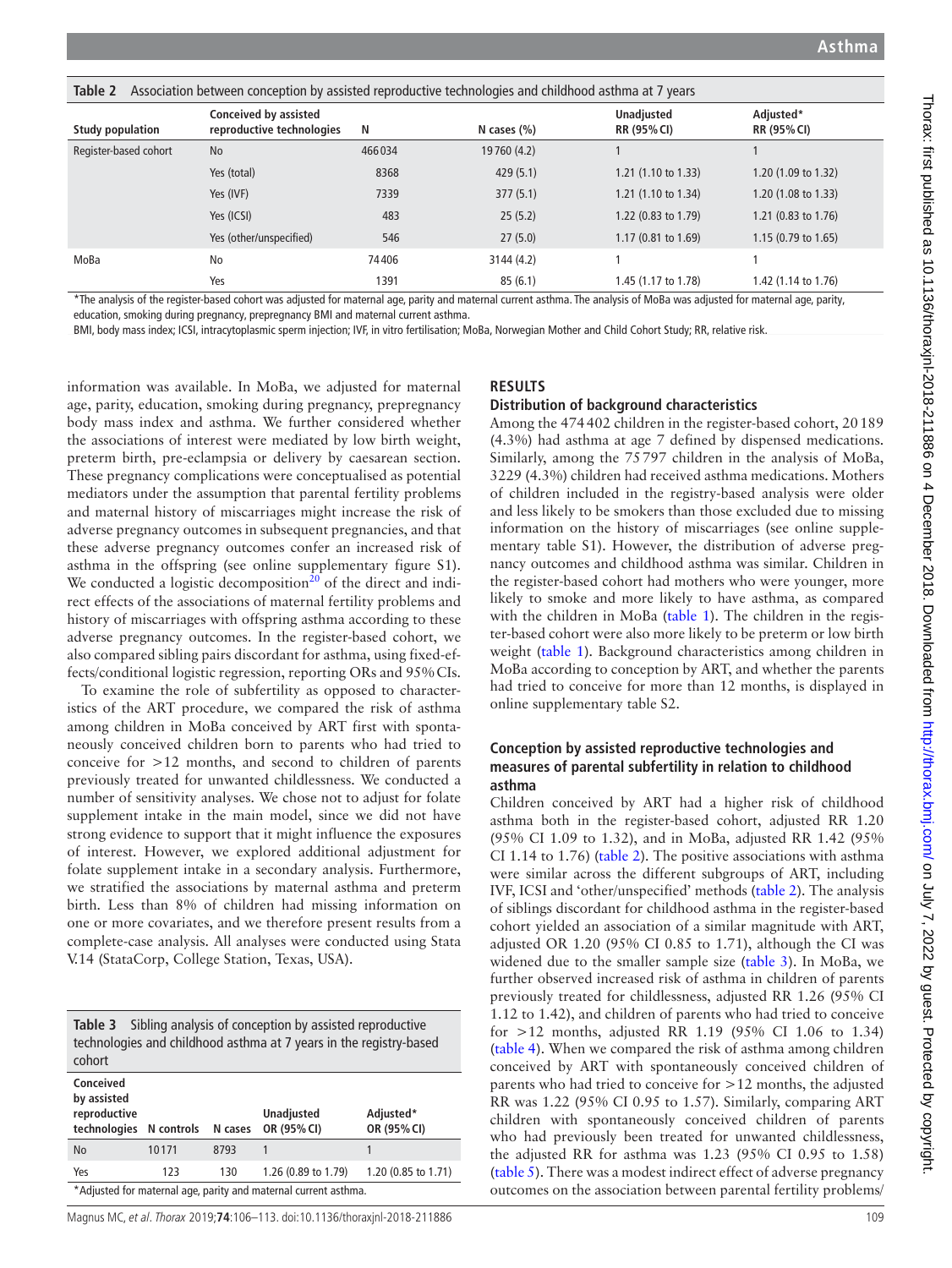| $1 \times 1 \times 1$<br>e a controlled in the control of partition its thirty and thinginous addition at Fytals in the model                                                                                                                                       |                |       |                 |                                  |                               |  |  |
|---------------------------------------------------------------------------------------------------------------------------------------------------------------------------------------------------------------------------------------------------------------------|----------------|-------|-----------------|----------------------------------|-------------------------------|--|--|
| <b>Exposure</b>                                                                                                                                                                                                                                                     | Exposure group | N     | N cases $(\% )$ | <b>Unadjusted</b><br>RR (95% CI) | Adjusted*<br>RR (95% CI)      |  |  |
| Previously treated for unwanted                                                                                                                                                                                                                                     | <b>No</b>      | 68011 | 2827(4.2)       |                                  |                               |  |  |
| childlessness                                                                                                                                                                                                                                                       | Yes            | 6018  | 325(5.4)        | 1.30 (1.16 to 1.46)              | 1.26 (1.12 to 1.42)           |  |  |
| Time to conception                                                                                                                                                                                                                                                  | $<$ 6 months   | 60485 | 2525 (4.2)      |                                  |                               |  |  |
|                                                                                                                                                                                                                                                                     | 6-12 months    | 9431  | 386 (4.1)       | 0.98 (0.88 to 1.09)              | $0.98(0.88 \text{ to } 1.09)$ |  |  |
|                                                                                                                                                                                                                                                                     | $>12$ months   | 5881  | 318 (5.4)       | 1.30 (1.16 to 1.45)              | 1.19 (1.06 to 1.34)           |  |  |
| $\mathbf{a} \cdot \mathbf{a} \cdot \mathbf{b}$ . The contract of the contract of the contract of the contract of the contract of the contract of the contract of the contract of the contract of the contract of the contract of the contract of th<br>$\mathbf{r}$ |                |       |                 |                                  |                               |  |  |

<span id="page-4-0"></span>**Table 4** Association between measures of parental fertility and childhood asthma at 7 years in the MoBa

\*Adjusted for maternal age, parity, education, smoking during pregnancy, prepregnancy BMI and maternal current asthma.

BMI, body mass index; MoBa, Norwegian Mother and Child Cohort Study; RR, relative risk.

use of ART with offspring asthma risk (see online [supplementary](https://dx.doi.org/10.1136/thoraxjnl-2018-211886)  [table S3 and S4\)](https://dx.doi.org/10.1136/thoraxjnl-2018-211886), and the observed associations were therefore mostly not explained by these pathways.

**Maternal history of miscarriages and childhood asthma**

There was a dose-response relationship between risk of childhood asthma and maternal history of miscarriages the first 12 gestational weeks in the register-based analyses, with an adjusted RR of 1.07 (95% CI 1.03 to 1.11) for one, an adjusted RR of 1.18 (95% CI 1.10 to 1.26) for two and an adjusted RR of 1.24 (95% CI 1.12 to 1.37) for three or more [\(table](#page-5-0) 6). In contrast, there was no strong evidence of an association with miscarriages between 12 and 23 gestational weeks [\(table](#page-5-0) 6). In MoBa, maternal history of miscarriages the first 22 gestational weeks was positively associated with asthma, but the CIs included the null value [\(table](#page-5-0) 6). Adverse pregnancy outcomes were found to mediate only a minor part of the association between maternal history of miscarriages and childhood asthma risk (see online [supplementary table S5\)](https://dx.doi.org/10.1136/thoraxjnl-2018-211886).

### **Sensitivity analyses**

When using maternal-reported asthma at age 7 as the outcome, most associations were of similar magnitude as observed in the main analysis (see online [supplementary table S6](https://dx.doi.org/10.1136/thoraxjnl-2018-211886)). Additional adjustment for folate supplement intake did not change the findings, nor did adjustment for maternal smoking in the register-based cohort among the subgroup of children with this information available (results not presented). Stratified analyses of the associations by maternal asthma (see online [supplementary tables S7-S9](https://dx.doi.org/10.1136/thoraxjnl-2018-211886)) and preterm birth (see online [supplementary tables S10-S12\)](https://dx.doi.org/10.1136/thoraxjnl-2018-211886) showed no strong evidence of an interaction. Additional multivariable adjustment of the association between maternal history of miscarriages and asthma risk for use of ART did not change the observed associations (see online [supplementary table S13](https://dx.doi.org/10.1136/thoraxjnl-2018-211886)).

### **Discussion**

We observed a higher risk of childhood asthma among children conceived by ART. This increased risk of asthma was not completely explained by a role of parental underlying subfertility,

as indicated by our comparison with spontaneously conceived children born to parents who had tried to conceive for >12 months. However, the independent roles of ART procedures from parental underlying subfertility on asthma risk needs to be confirmed in future studies. The higher risk of asthma among ART offspring is unlikely to be explained by unmeasured maternal background characteristics that remained stable between deliveries, as a similar increased risk was observed when we compared children conceived by ART with their spontaneously conceived siblings. We also found a positive dose-response relationship between maternal history of early miscarriages and childhood asthma risk. The incremental increased risk of asthma according to maternal history of early miscarriages, lends some support to the notion that there might be common mechanisms underlying parental subfertility and recurrent miscarriages that play a role in offspring asthma pathogenesis.

### **Strengths and limitations**

The main strengths of our study include information on several measures of parental fertility. Other benefits included the availability of two datasets with individual strengths, and the possibility of using a sibling comparison to examine the role of unmeasured confounding. With regard to limitations, we relied on maternal report of measures of fertility and history of miscarriages, which might have resulted in misclassification. We cannot exclude the possibility of some bias by selection due to the initial participation rate in MoBa (41%) or by the exclusion of children with missing information on maternal history of miscarriages from the registry linkage (20%). Women who provided information on the number of previous miscarriages to the birth registry were slightly older, had a higher parity, were less likely to smoke and more likely to have a history of asthma. However, as we observed a similar distribution of childhood asthma among those included and excluded from the study, a selection bias is less likely to have influenced the results.<sup>21</sup> Compared with all women who gave birth in Norway during the recruitment period, participants in MoBa are under-represented by the youngest mothers,

<span id="page-4-1"></span>**Table 5** Comparing the risk of asthma at 7 years among children conceived by assisted reproductive technologies with children of parents who tried to become pregnant for 12 months or were previously treated for unwanted childlessness in the MoBa

| Exposure                                                                                                              | N    | N cases $(\%)$ | <b>Unadiusted</b><br>RR (95% CI) | Adjusted*<br><b>RR (95% CI)</b> |  |
|-----------------------------------------------------------------------------------------------------------------------|------|----------------|----------------------------------|---------------------------------|--|
|                                                                                                                       |      |                |                                  |                                 |  |
| Previously treated for unwanted childlessness                                                                         | 4653 | 244(5.2)       |                                  |                                 |  |
| Conceived by assisted reproductive technologies                                                                       | 1391 | 85(6.1)        | 1.17 (0.92 to 1.48)              | 1.23 (0.95 to 1.58)             |  |
| Time to conception $>12$ months                                                                                       | 4964 | 262(5.3)       |                                  |                                 |  |
| Conceived by assisted reproductive technologies                                                                       | 1391 | 85(6.1)        | 1.16 (0.91 to 1.47)              | 1.22 (0.95 to 1.57)             |  |
| * Adjusted for material age, parity, education, empling during pregnancy, preparance DML and maternal current octhone |      |                |                                  |                                 |  |

\*Adjusted for maternal age, parity, education, smoking during pregnancy, prepregnancy BMI and maternal current asthma. BMI, body mass index; MoBa, Norwegian Mother and Child Cohort Study; RR, relative risk.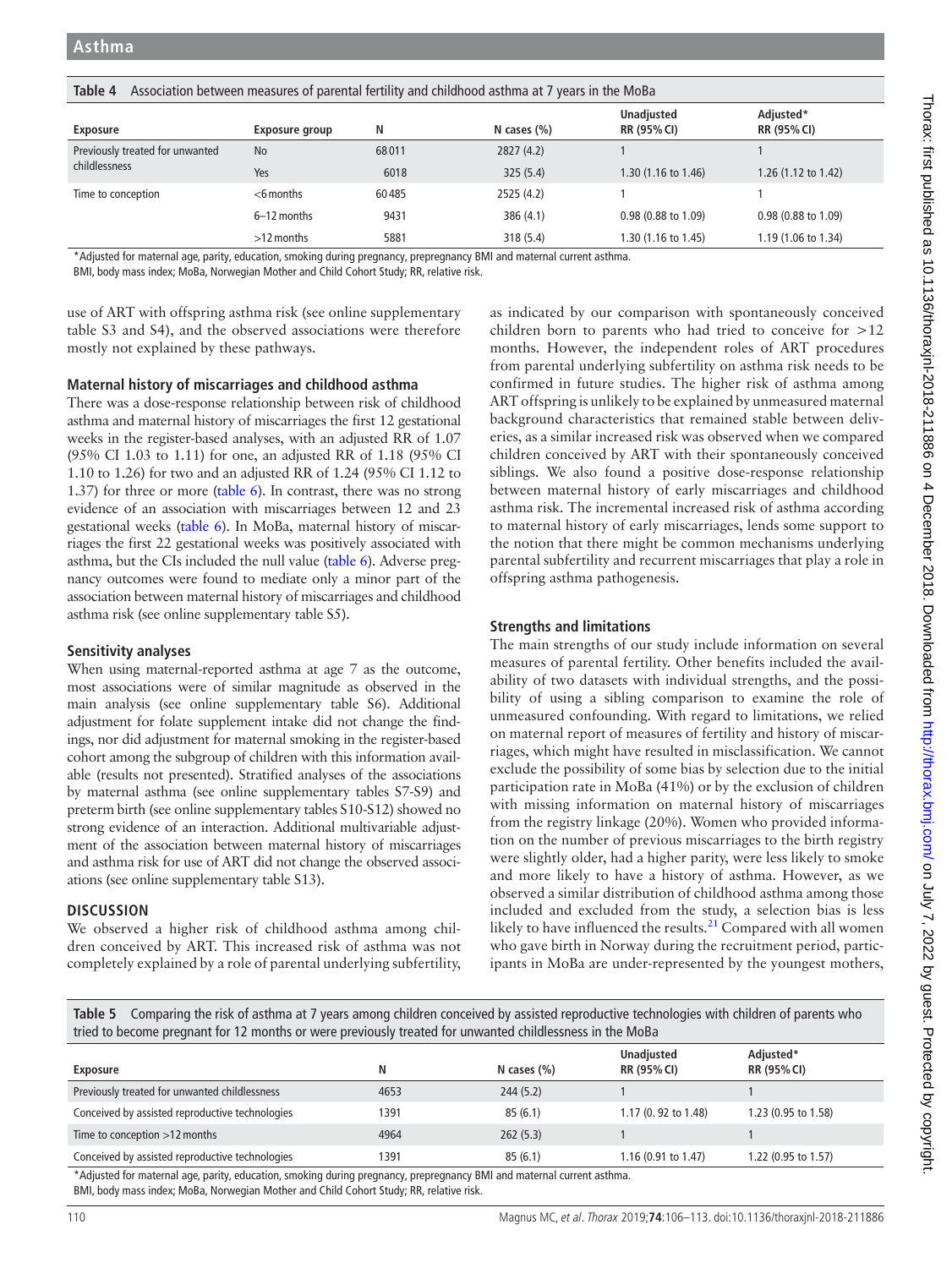<span id="page-5-0"></span>

|  | Table 6 Association between maternal history of miscarriages and childhood asthma at 7 years |  |  |  |  |  |
|--|----------------------------------------------------------------------------------------------|--|--|--|--|--|
|--|----------------------------------------------------------------------------------------------|--|--|--|--|--|

| <b>Study population</b>                | <b>Exposure</b>                          | Exposure group | N      | N cases $(\% )$ | <b>Unadjusted</b><br>RR (95% CI) | Adjusted*<br>RR (95% CI)      |
|----------------------------------------|------------------------------------------|----------------|--------|-----------------|----------------------------------|-------------------------------|
| Register-based                         | Number of miscarriages                   | <b>None</b>    | 374866 | 15 628 (4.2)    |                                  |                               |
| cohort                                 | within the first 12<br>gestational weeks |                | 73323  | 3256 (4.4)      | $1.07(1.03 \text{ to } 1.11)$    | $1.07(1.03 \text{ to } 1.11)$ |
|                                        |                                          | $\overline{2}$ | 18415  | 902(4.9)        | 1.17 (1.10 to 1.26)              | 1.18 (1.10 to 1.26)           |
|                                        |                                          | 3 or more      | 7798   | 403(5.2)        | 1.24 (1.12 to 1.37)              | 1.24 (1.12 to 1.37)           |
| between 12 and 23<br>gestational weeks | Number of miscarriages                   | <b>None</b>    | 448198 | 18979 (4.2)     |                                  |                               |
|                                        |                                          |                | 11086  | 546 (4.9)       | 1.16 (1.07 to 1.27)              | 1.21 (1.11 to 1.32)           |
|                                        |                                          | $\overline{2}$ | 1273   | 53(4.2)         | 0.98 (0.75 to 1.29)              | 1.04 (0.79 to 1.36)           |
|                                        |                                          | 3 or more      | 418    | 18(4.3)         | 1.02 (0.65 to 1.60)              | 1.04 (0.66 to 1.65)           |
| MoBa                                   | Number of miscarriages                   | None           | 60982  | 2564 (4.2)      |                                  |                               |
|                                        | within the first 22<br>gestational weeks |                | 11364  | 499 (4.4)       | 1.04 (0.95 to 1.15)              | 1.06 (0.96 to 1.16)           |
|                                        |                                          | 2              | 2555   | 123(4.8)        | $1.14$ (0.96 to 1.37)            | 1.18 (0.98 to 1.41)           |
|                                        |                                          | 3 or more      | 896    | 43(4.8)         | 1.14 (0.85 to 1.53)              | 1.14 (0.85 to 1.53)           |

\*The analysis of the register-based cohort was adjusted for maternal age, parity and maternal current asthma. The analysis of MoBa was adjusted for maternal age, parity, education, smoking during pregnancy, prepregnancy BMI and maternal current asthma.

BMI, body mass index; MoBa, Norwegian Mother and Child Cohort Study; RR, relative risk.

women with more than two previous deliveries, smokers and women with a history of stillbirths.<sup>[22](#page-6-11)</sup> Our findings could also be influenced by ascertainment bias, if mothers who have experience fertility problems might are more likely to take their children to the doctor for respiratory problems. We relied on dispensed asthma medications to define asthma, but we did not have information on whether the medication was actually used. However, maternal report that the child used asthma medications during this age period shows a high concordance with dispensed medications (sensitivity  $85\%$  and specificity  $98\%$ ).<sup>23</sup> By requiring a second dispensed prescription within 12 months after the first, the probability that medications was not used is reduced. We did not have information on maternal asthma control/symptoms during pregnancy. We therefore cannot exclude the possibility that the severity of maternal asthma symptoms during pregnancy could play a role in the associations of interest.

The point estimates from the main analysis and sibling analysis for the association between ART and asthma were identical in the registry-based cohort, even though the smaller number in the sibling analysis did not provide the power to achieve statistical significance. Sibling analyses are also more vulnerable to confounding by parental background characteristics that change between deliveries.<sup>12</sup> Examples of parental background characteristics that might have changed between deliveries that we were not able to control for include parental asthma severity, changes in complex lifestyle characteristics (eg, diet) that are difficult to measure accurately and whether the parents moved resulting in different environmental exposures. For these unmeasured characteristics to act as potential confounders, they would have to be associated with both measures of parental fertility and childhood asthma risk.

### **Comparison with previous studies**

The findings from our study are in line with previous studies reporting a positive association between ART and childhood asthma. $27-11$  The number of ART children in previous studies ranged from 59 to 31 918, with relative measures of associations with asthma ranging from an OR of 1.28 to 2.65. One previous study explored a stratified analysis by preterm birth, and found that the positive association between ART and asthma was of a greater magnitude among children born preterm,  $10$ which contrasts our findings that the associations were overall of a similar magnitude among children born term and preterm.

The UK Millennium Cohort Study is the only previous population-based study that was able to compare the risk of asthma among children conceived by ART with the risk among children of parents who had tried to conceive for >12 months, yielding RRs of 1.98 (95% CI 1.06 to 3.72) and 1.59 (95% CI 0.88 to 2.89) for asthma at age 5 and [7](#page-6-3), respectively.<sup>7</sup>

Our study also supports findings from two previous studies that looked at maternal history of miscarriages and risk of child asthma. A Finnish hospital-based study of 40914 women reported a higher risk of asthma among children of mothers with a history of two or more miscarriages, adjusted OR 1.25 (95% CI 1.04 to  $1.51$ ).<sup>15</sup> Another Finnish register-based study, including 21038 children with asthma and 21038 age-matched controls, indicated a positive association between maternal history of at least one miscarriage and asthma risk, adjusted OR 1.17 (95% CI 1.10 to 1.25).<sup>16</sup> Our study is therefore the first to provide evidence for a positive dose-response relationship between maternal history of miscarriages and asthma risk. Furthermore, we show that the increased risk of asthma in relation to miscarriages is restricted to early miscarriages the first 12 gestational weeks, as we found no evidence to support an association with miscarriages between 12 and 23 gestational weeks.

### **Potential explanatory mechanisms**

Since we observed associations with different measures of parental fertility, and our results indicate some evidence of an increased risk of asthma among ART children when compared with spontaneously conceived offspring of subfertile parents, we believe that there is evidence for both a role of subfertility and the ART procedures on the risk of childhood asthma. However, it is also possible that the increased risk of asthma among children delivered by ART, when compared with children of parents who tried to become pregnant for  $>12$  months, partly reflects the severity of the underlying subfertility of the parents.

It is plausible that factors related to the ART procedure itself might have a direct effect on risk of asthma, as these procedures may influence the embryo and the fetal environment.<sup>24–26</sup> Several steps in the ART treatment may alter the natural course of the fetal development, for example, medications taken to induce ovulation and to ensure that the pregnancy stays intact during the early phases, the type of medium used for the culture, freezing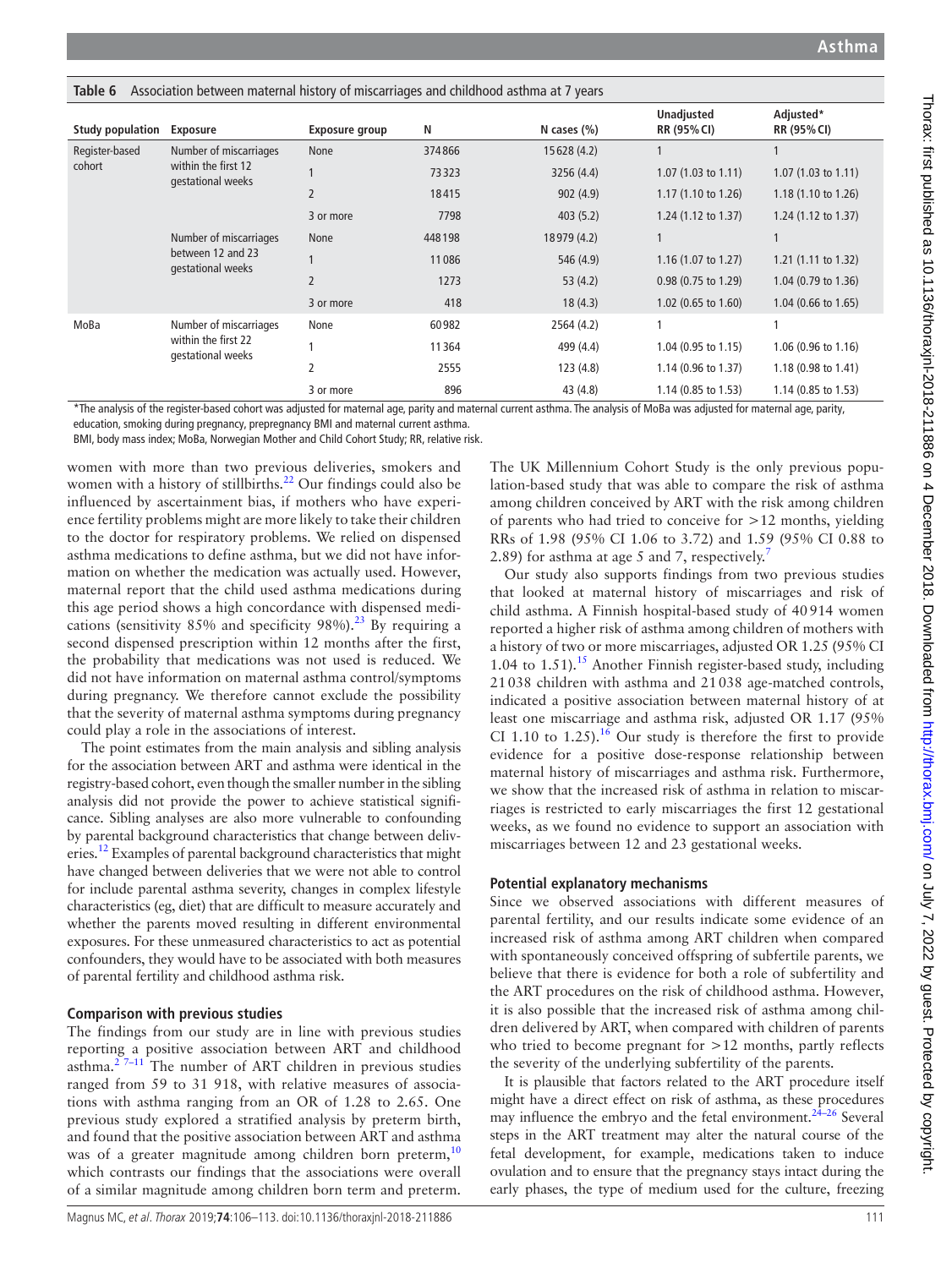### **Asthma**

and thawing cycles, the possibility of polyspermic fertilisation, the hormonal environment and/or manipulation of the embryo. $^{24}$ 

We propose that common immunological mechanism might plausibly underlie the increased risk of asthma we observed both among children of mothers who suffer from subfertility and miscarriages, since immunological mechanisms contributes to both problems conceiving and repeat pregnancy losses.<sup>27-30</sup> The T helper (Th)1/Th2 balance has a role in ensuring a successful pregnancy, with an overexpression of Th1 immunity being linked to recurrent miscarriages, whereas Th2 immunity contributes to maternal immune tolerance towards the developing fetus.<sup>[28](#page-7-0)</sup> Since asthma is a disease with elevated Th2 immunity, it seems less likely that the elevated Th1 immunity in women suffering from subfertility explains our observations. In contrast, the greater levels of Th17 cells found in women with recurrent miscarriages might at least partly explain the associations.<sup>28</sup> <sup>29</sup> <sup>31</sup> <sup>32</sup> Another potential mechanisms is the expression of killer immunoglobulin-like receptor genes, which seems to play a role in reproductive failure, including the risk of pre-eclampsia, intrauterine growth restriction and recurrent spontaneous abortions.<sup>[33](#page-7-1)</sup>

### **Conclusion**

Our findings provide some evidence to support that both parental subfertility and characteristics related to the ART procedure might increase offspring asthma risk, although this needs to be confirmed in future studies. Our results also suggest that common mechanisms underlying parental subfertility and recurrent miscarriages might influence offspring asthma pathogenesis.

#### **Author affiliations**

- <sup>1</sup> Centre for Fertility and Health (CeFH), Norwegian Institute of Public Health, Oslo, Norway
- <sup>2</sup> MRC Integrative Epidemiology Unit, University of Bristol, Bristol, UK<br><sup>3</sup> Department of Population Health Sciences, Bristol Medical School.
- <sup>3</sup> Department of Population Health Sciences, Bristol Medical School, Bristol, UK 4 Division for Mental and Physical Health, Norwegian Institute of Public Health, Oslo, Norway
- 5 Department of Nursing and Health Promotion, OsloMet—Oslo Metropolitan University, Oslo, Norway <sup>6</sup>
- Oslo Centre for Biostatistics and Epidemiology, Oslo University Hospital, Oslo, Norway

<sup>7</sup>Department for Community Medicine, Medical Faculty, University of Oslo, Oslo, Norway

8 Epidemiology Branch, National Institute of Environmental Health Sciences, National Institutes of Health, Research Triangle Park, North Carolina, USA

**Acknowledgements** The authors are grateful to all the families participating in the Norwegian Mother and Child Cohort Study.

**Contributors** MCM had full access to all of the data in the study and takes responsibility for the integrity of the data and the accuracy of the data analysis. Study concept and design: MCM, SEH, PN, WN, AJW. Provided access to data: PM, WN, SJL. Data analysis: MCM, ØK, CLP and CMP. Critical revision of the manuscript for important intellectual content: all authors.

**Funding** The data collection in the Norwegian Mother and Child Cohort Study is supported by the National Institutes of Health (National Institute of Environmental Health Sciences contract number N01-ES-75558, National Institute of Neurological Disorders and Stroke grant no. 1 UO1 NS 047537-01 and grant no. 2 UO1 NS 047537-06A1) and the Norwegian Research Council (grant number 151918/S10). MCM works at the MRC Integrative Epidemiology Unit at the University of Bristol, which receives infrastructure funding from UK Medical Research Council (MC/ UU/12013/5), and she is also supported by the fellowship from the UK Medical Research Council (MR/M009351/1). AJW and SJL are both supported in part by the Intramural Program of the National Institute of Environmental Health Sciences, NIH. This work was also supported by the Norwegian Research Council (grant no. 221919 to WN), and the Research Council of Norway Centres of Excellence funding scheme (project number 262700).

### **Competing interests** None declared.

**Patient consent** Not required.

**Ethics approval** This study was approved by The Norwegian Data Inspectorate and the Regional Ethics Committee for Medical Research of South/East and Western Norway.

**Provenance and peer review** Not commissioned: externally peer reviewed.

**Open access** This is an open access article distributed in accordance with the Creative Commons Attribution 4.0 Unported (CC BY 4.0) license, which permits others to copy, redistribute, remix, transform and build upon this work for any purpose, provided the original work is properly cited, a link to the licence is given, and indication of whether changes were made. See: [https://creativecommons.org/](https://creativecommons.org/licenses/by/4.0/) [licenses/by/4.0/.](https://creativecommons.org/licenses/by/4.0/)

#### **References**

- <span id="page-6-0"></span>1 World Health Organization. Global prevalence of infertility, infecundity and childlessness. 2012 [http://www.who.int/reproductivehealth/topics/infertility/burden/](http://www.who.int/reproductivehealth/topics/infertility/burden/en/) [en/](http://www.who.int/reproductivehealth/topics/infertility/burden/en/) (accessed 11 Jan 18).
- <span id="page-6-1"></span>2 Finnström O, Källén B, Lindam A, et al. Maternal and child outcome after in vitro fertilization-a review of 25 years of population-based data from Sweden. Acta Obstet [Gynecol Scand](http://dx.doi.org/10.1111/j.1600-0412.2011.01088.x) 2011;90:494–500.
- 3 Hyrapetian M, Loucaides EM, Sutcliffe AG . Health and disease in children born after assistive reproductive therapies (ART. [J Reprod Immunol](http://dx.doi.org/10.1016/j.jri.2014.08.001) 2014;106:21–6.
- <span id="page-6-2"></span>4 Cetinkaya F, Gelen SA, Kervancioglu E, et al. Prevalence of asthma and other allergic diseases in children born after in vitro fertilisation. [Allergol Immunopathol](http://dx.doi.org/10.1016/S0301-0546(09)70245-9) 2009;37:11–13.
- 5 Klemetti R, Sevón T, Gissler M, et al. Health of children born as a result of in vitro fertilization. [Pediatrics](http://dx.doi.org/10.1542/peds.2006-0735) 2006;118:1819–27.
- 6 Jäderberg I, Thomsen SF, Kyvik KO, et al. Atopic diseases in twins born after assisted reproduction. [Paediatr Perinat Epidemiol](http://dx.doi.org/10.1111/j.1365-3016.2011.01246.x) 2012;26:140–5.
- <span id="page-6-3"></span>7 Carson C, Sacker A, Kelly Y, et al. Asthma in children born after infertility treatment: findings from the UK Millennium Cohort Study. [Hum Reprod](http://dx.doi.org/10.1093/humrep/des398) 2013;28:471-9.
- 8 Ericson A, Nygren KG, Olausson PO, et al. Hospital care utilization of infants born after IVF. [Hum Reprod](http://dx.doi.org/10.1093/humrep/17.4.929) 2002;17:929–32.
- 9 Guibas GV, Moschonis G, Xepapadaki P, et al. Conception via in vitro fertilization and delivery by Caesarean section are associated with paediatric asthma incidence. Clin [Exp Allergy](http://dx.doi.org/10.1111/cea.12152) 2013;43:1058–66.
- <span id="page-6-13"></span>10 Källén B, Finnström O, Nygren KG, et al. Asthma in Swedish children conceived by in vitro fertilisation. [Arch Dis Child](http://dx.doi.org/10.1136/archdischild-2012-301822) 2013;98:92–6.
- 11 Kuiper DB, Seggers J, Schendelaar P, et al. Asthma and asthma medication use among 4-year-old offspring of subfertile couples–association with IVF? [Reprod Biomed Online](http://dx.doi.org/10.1016/j.rbmo.2015.08.002) 2015;31:711–4.
- <span id="page-6-4"></span>12 Frisell T, Öberg S, Kuja-Halkola R, et al. Sibling comparison designs: bias from non-shared confounders and measurement error. [Epidemiology](http://dx.doi.org/10.1097/EDE.0b013e31825fa230) 2012;23:713-20.
- 13 Susser E, Eide MG, Begg M. Invited commentary: The use of sibship studies to detect familial confounding. [Am J Epidemiol](http://dx.doi.org/10.1093/aje/kwq196) 2010;172:537-9.
- <span id="page-6-5"></span>14 Agenor A, Bhattacharya S. Infertility and miscarriage: common pathways in manifestation and management. [Womens Health](http://dx.doi.org/10.2217/WHE.15.19) 2015;11:527–41.
- <span id="page-6-6"></span>15 Harju M, Keski-Nisula L, Raatikainen K, et al. Maternal fecundity and asthma among offspring-is the risk programmed preconceptionally? Retrospective observational study. [Fertil Steril](http://dx.doi.org/10.1016/j.fertnstert.2012.10.034) 2013;99:761–7.
- <span id="page-6-14"></span>16 Metsälä J, Kilkkinen A, Kaila M, et al. Perinatal factors and the risk of asthma in childhood-a population-based register study in Finland. [Am J Epidemiol](http://dx.doi.org/10.1093/aje/kwn105) 2008;168:170–8.
- <span id="page-6-7"></span>17 Irgens LM. The Medical Birth Registry of Norway; a source for epidemiological and clinical research. [Scand J Rheumatol Suppl](http://dx.doi.org/10.1080/03009742.1998.11720780) 1998;107:105-8.
- <span id="page-6-8"></span>18 Magnus P, Birke C, Vejrup K, et al. Cohort Profile Update: The Norwegian Mother and Child Cohort Study (MoBa). [Int J Epidemiol](http://dx.doi.org/10.1093/ije/dyw029) 2016;45:382-8.
- 19 Magnus P, Irgens LM, Haug K, et al. Cohort profile: the Norwegian Mother and Child Cohort Study (MoBa). [Int J Epidemiol](http://dx.doi.org/10.1093/ije/dyl170) 2006;35:1146–50.
- <span id="page-6-9"></span>20 Buis ML. Direct and indirect effects in a logit model. [Stata J](http://www.ncbi.nlm.nih.gov/pubmed/22468140) 2010;10:11-29. 21 Nohr EA, Liew Z. How to investigate and adjust for selection bias in cohort studies.
- <span id="page-6-10"></span>[Acta Obstet Gynecol Scand](http://dx.doi.org/10.1111/aogs.13319) 2018;97:407–16. 22 Nilsen RM, Vollset SE, Gjessing HK, et al. Self-selection and bias in a
- <span id="page-6-11"></span>large prospective pregnancy cohort in Norway. [Paediatr Perinat Epidemiol](http://dx.doi.org/10.1111/j.1365-3016.2009.01062.x) 2009;23:597–608.
- <span id="page-6-12"></span>23 Furu K, Karlstad Ø, Skurtveit S, et al. High validity of mother-reported use of antiasthmatics among children: a comparison with a population-based prescription database. [J Clin Epidemiol](http://dx.doi.org/10.1016/j.jclinepi.2010.10.014) 2011;64:878-84.
- <span id="page-6-15"></span>24 Haning RV, Goldsmith LT, Seifer DB, et al. Relaxin secretion in in vitro fertilization pregnancies. [Am J Obstet Gynecol](http://dx.doi.org/10.1016/S0002-9378(96)70400-3) 1996;174:233-40.
- 25 Johnson MR, Riddle AF, Grudzinskas JG, et al. Reduced circulating placental protein concentrations during the first trimester are associated with preterm labour and low birth weight. [Hum Reprod](http://dx.doi.org/10.1093/oxfordjournals.humrep.a137965) 1993;8:1942-7.
- 26 Tavaniotou A, Albano C, Smitz J, et al. Impact of ovarian stimulation on corpus luteum function and embryonic implantation. [J Reprod Immunol](http://dx.doi.org/10.1016/S0165-0378(01)00134-6) 2002;55:123-30.
- <span id="page-6-16"></span>27 Alecsandru D, García-Velasco JA. Immunology and human reproduction. Curr Opin [Obstet Gynecol](http://dx.doi.org/10.1097/GCO.0000000000000174) 2015;27:231–4.